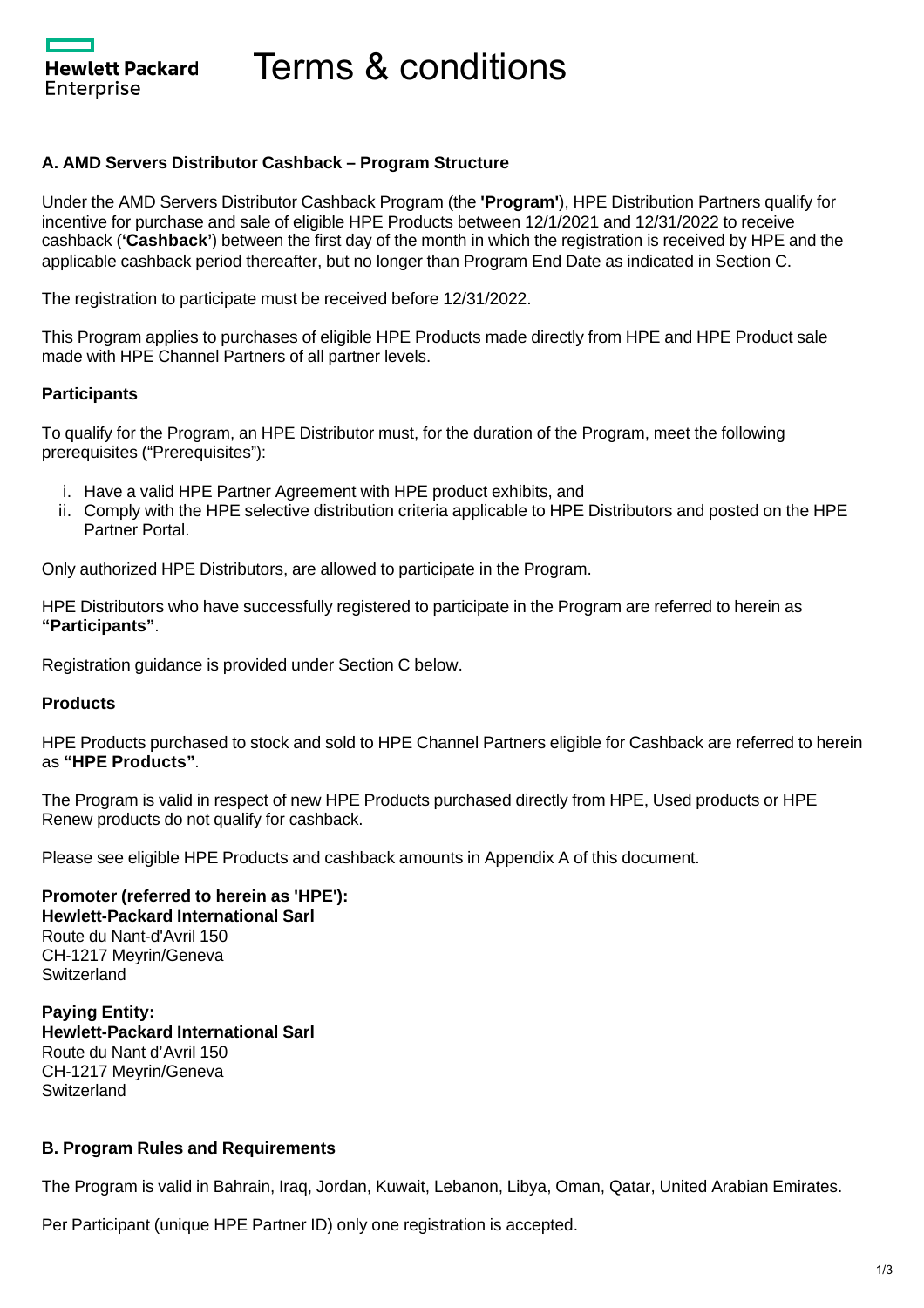# Terms & conditions

The cashback period starts the first day of the month the Participant registered with the Program and ends 12/31/2022.

The Participant receives Cashback for HPE Products purchased to stock in the country of the participant, and receiving Cashback for HPE Products sold to Channel Partners in all countries of service, within the cashback period.

The date of the seller's invoice shall be considered as the date of purchase or date of sale.

Cashback amounts are specified in the HPE Product table in Appendix A of this document.

# **C. Program Steps and Timing**

Hewlett Packard

Enterprise

Qualifying HPE Partners can obtain information about and register for the Program on the web site [www.www.hpe.com/eu/PartnerCashback](https://www.hpe.com/eu/PartnerCashback).

Registrations for participation must be submitted online, at [www.www.hpe.com/eu/PartnerCashback](https://www.hpe.com/eu/PartnerCashback) between 12/1/2021 and 12/31/2022.

Documents and data provided in connection with the Program are exclusively used for validation of eligibility to participate in the Program. The information will not be shared with any other processes or function outside the Program.

Participants who do not provide HPE with all mandatory information during registration will be notified via email and offered the opportunity to provide the missing items within 7 calendar days. If the Participant still fails to provide the missing information or otherwise comply with the terms and conditions, the registration will be rejected.

The Cashback amount for HPE Products is calculated by HPE on a monthly basis, based on HPE's shipment report and HPE sell-out report.

The Cashback is paid monthly by HPE to the Participant. The payment will be made by electronic bank transfer to the bank account provided with the registration.

Payments can only be made to a bank account within the country of the Participant.

Cashback calculated in accordance with the Program Terms are exclusive of VAT.

HPE will apply local mandatory VAT when processing the payments.

The Participant should fulfill any tax obligations imposed by local tax legislation.

For questions regarding the Program or the status of your claim, please email: [cashback@tpps.mail.hpe.com.](mailto:cashback@tpps.mail.hpe.com) Alternatively, for claim status lookup, please check the URL available with the confirmation email.

### **D. Additional Terms**

By completing the registration process the Participant confirms acceptance of these terms and conditions.

HPE reserves the right to disqualify incomplete, altered or illegible claims in its sole discretion.

Participants submitting fraudulent claims will be excluded. HPE reserves the right to take legal action.

HPE reserves the right to audit all requests to ensure that the terms and conditions of the Program have been met and to request additional information regarding any and all claims and supporting documents.

In the event of incorrect payments made by HPE the Participant shall repay any such incorrect payment not later